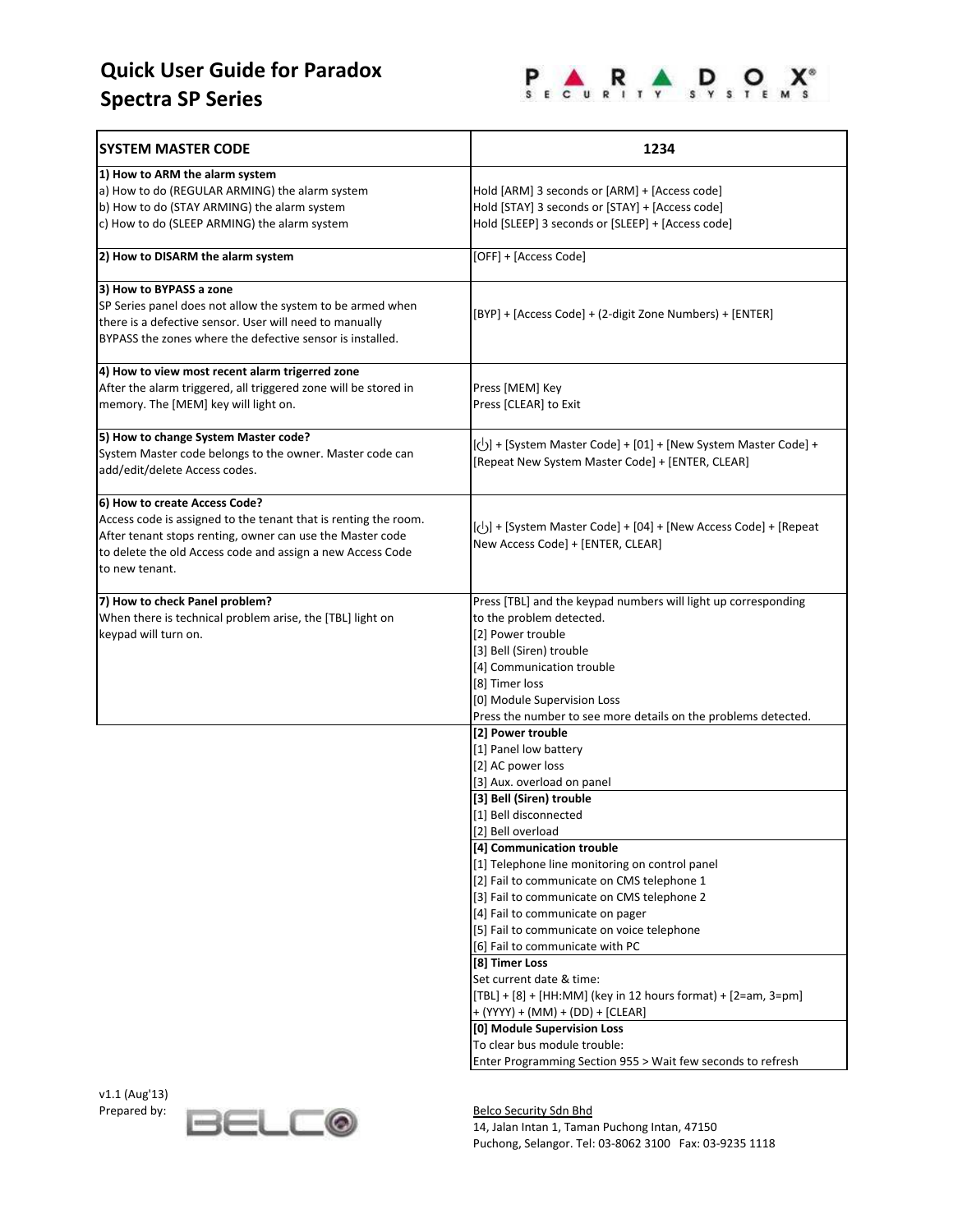## **Quick Programming Guide for Paradox Spectra SP Series**



### **DEFAULT INSTALLER CODE: 0000** v1.1 (Aug'13)

To enter Programming mode, press (ENTER) + (INSTALLER CODE) Programming mode status: ARM + STAY indicators blinking

#### **Step 1: Define Zones**

| <b>Description</b>           | Command            |           |                  |                     |                     |
|------------------------------|--------------------|-----------|------------------|---------------------|---------------------|
|                              | <b>Section</b>     | Zone Type | <b>Partition</b> | <b>Zone Options</b> | <b>Confirm</b>      |
| Set Zone 1 as entry delay    | 001                | 01        |                  | On key [1, 2, 8]    | <b>ENTER, CLEAR</b> |
| Set Zone 2 as Instant        | 002                | 08        |                  | On key [1, 2]       | ENTER, CLEAR        |
| Set Zone 3 as Instant        | 003                | 08        |                  | On key [1, 2]       | ENTER, CLEAR        |
| Set Zone 4 as Instant        | 004                | 08        |                  | On key [1, 2]       | <b>ENTER, CLEAR</b> |
| Set Zone 5 as Instant        | 005                | 08        |                  | On key [1, 2]       | <b>ENTER, CLEAR</b> |
| Set Zone 6, Zone 7 and so on | 006, 007 and so on |           |                  |                     |                     |

| Zone Type                     | Stay Arm                                   | Sleep Arm     | <b>Full Arm</b> |
|-------------------------------|--------------------------------------------|---------------|-----------------|
| $01$ = Entry Delay 1          | Entry Delay 1                              | Entry Delay 1 | Entry Delay 1   |
| $05 =$ Follow                 | Follow                                     | Follow        | Follow          |
| $08$ = Instant                | Instant                                    | Instant       | Instant         |
| 09 = Instant (Sleep/Full Arm) | Not Armed                                  | Instant       | Instant         |
| 10 = Instant (Full Arm)       | Not Armed                                  | Not Armed     | Instant         |
| $16 = 24$ Hr. Burglary        | Zone can trigger alarm even in DISARM mode |               |                 |
| 26 = Keyswitch Momentary      | Arm/Disarm when receive signal             |               |                 |

*\*Refer Paradox Programming Guide Manual for more Zone Types*

#### **Zone Options**

[1] Auto-zone Shutdown [2] Bypassable Zone [3] RF Zone Supervision  $[6]$  Intellizone [7] Delay Alarm Transmission [8] Force Zone

| [4] | [5] |                     |
|-----|-----|---------------------|
| OFF | OFF | Audible Alarm       |
| OFF | ΩN  | <b>Pulsed Alarm</b> |
| OΝ  | OFF | Silent Alarm        |
| ΩN  | OΝ  | Report Only         |

## **Step 2: Set System Options and Timer**

|                                                | Command            |                           |              |  |
|------------------------------------------------|--------------------|---------------------------|--------------|--|
| <b>Description</b>                             | <b>Section</b>     | <b>Timer &amp; Option</b> | Confirm      |  |
| Enable EOL resistor (if resistor being used)   | 706                | On key [2]                | <b>ENTER</b> |  |
| Set Entry Delay 1 timer [000] to [255] seconds | 710                | 030                       | <b>CLEAR</b> |  |
| Set Exit Delay 1 timer [000] to [255] seconds  | 745                | 060                       | <b>CLEAR</b> |  |
| Set Bell cut timer = 5 minutes                 | 747                | 005                       | <b>CLEAR</b> |  |
| Set Zone 1 sensitivity = $10$ ms               | 041                | 010                       | <b>CLEAR</b> |  |
| Set Zone 2 sensitivity = 10 ms                 | 042                | 010                       | <b>CLEAR</b> |  |
| Set Zone 3 sensitivity = 10 ms                 | 043                | 010                       | <b>CLEAR</b> |  |
| Set Zone 4 sensitivity = 10 ms                 | 044                | 010                       | <b>CLEAR</b> |  |
| Set Zone 5 sensitivity = 10 ms                 | 045                | 010                       | <b>CLEAR</b> |  |
| Set Zone 6, Zone 7 sensitivity and so on       | 046, 047 and so on | 010                       | <b>CLEAR</b> |  |
| Enable for Audible Panic:                      |                    |                           |              |  |
| $(1:$ Panic 1) - Hold key $[1]+[3]$ together   |                    |                           |              |  |
| $(2:$ Panic 2) - Hold key $[4]+[6]$ together   |                    |                           |              |  |
| $(3:$ Panic 3) - Hold key $[7]+[9]$ together   | 702                | On key [1, 2, 3, 4, 5, 6] | ENTER, CLEAR |  |
| (4: Audible alarm for Panic 1 button)          |                    |                           |              |  |
| (5: Audible alarm for Panic 2 button)          |                    |                           |              |  |
| (6: Audible alarm for Panic 3 button)          |                    |                           |              |  |